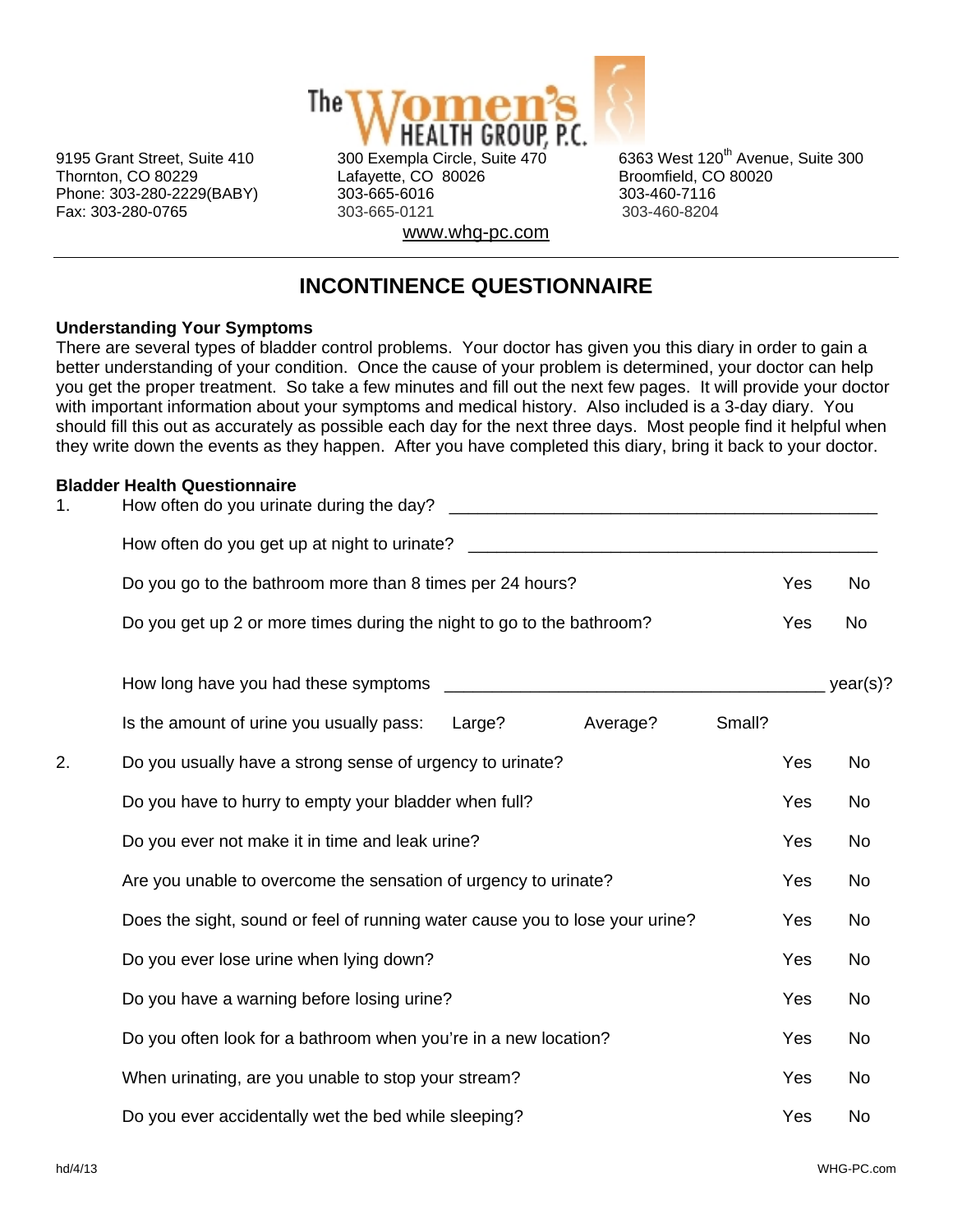| 3. | Do you have difficulty starting your urine stream?          |                                                                                                                                 |     |                                                                     |            | Yes                                | <b>No</b> |
|----|-------------------------------------------------------------|---------------------------------------------------------------------------------------------------------------------------------|-----|---------------------------------------------------------------------|------------|------------------------------------|-----------|
|    |                                                             | Does your bladder feel full even after you go to the bathroom?                                                                  |     |                                                                     |            | Yes                                | No        |
|    |                                                             | Do you notice dribbling of urine after voiding?                                                                                 |     |                                                                     |            | Yes                                | No        |
| 4. |                                                             | Were you ever catheterized because you were unable to void?                                                                     |     |                                                                     |            | Yes                                | No        |
|    |                                                             | Have you ever had your urethra dilated or stretched?                                                                            |     |                                                                     |            | Yes                                | No        |
|    |                                                             | Do you ever pass blood in your urine?                                                                                           |     |                                                                     |            | Yes                                | No        |
|    |                                                             | Have you ever passed sand, gravel or stones?                                                                                    |     |                                                                     |            | Yes                                | No        |
|    |                                                             | Did your symptoms come on suddenly?                                                                                             |     |                                                                     |            | Yes                                | No        |
|    | Do you have pain during urination?                          |                                                                                                                                 | Yes | <b>No</b>                                                           |            |                                    |           |
|    | Have you been treated for three or more urinary infections? |                                                                                                                                 | Yes | <b>No</b>                                                           |            |                                    |           |
|    |                                                             | Have you been treated for an infection within six months?                                                                       |     |                                                                     |            | Yes                                | No        |
| 5. |                                                             | Do you experience a loss of urine when you are doing physical activities,<br>such as lifting heavy objects, jumping or running? |     |                                                                     |            | Yes                                | No        |
|    |                                                             | Do you have a slight loss of urine when you sneeze, cough or laugh?                                                             |     |                                                                     |            | Yes                                | No        |
|    |                                                             | Do you find it necessary to use some type of protection?                                                                        |     |                                                                     |            | Yes                                | No        |
| 6. | Cancer<br><b>Stroke</b><br><b>Diverticulitis</b>            | I have/had these medical problems: (circle)<br>Constipation<br>Urinary Infection<br><b>Multiple Sclerosis</b>                   |     | <b>Arthritis</b><br><b>Diabetes</b><br><b>Interstitial Cystitis</b> | Depression | Spinal Cord injury<br>Other $\_\_$ |           |
|    | I smoke cigarettes                                          |                                                                                                                                 |     |                                                                     |            | Yes                                | No        |

#### **Bladder Control Diary -- Day 1**

Complete one page for each of the next 3 days. In order to keep the most accurate diary possible, you'll want to keep it with you at all times and write down the events as they happen.

| <b>Time</b>   | <b>Fluids</b><br><b>Did You Urinate?</b> |                       |                                             |                                                     |     | <b>Accidents</b>             |    |                                    |                                        |
|---------------|------------------------------------------|-----------------------|---------------------------------------------|-----------------------------------------------------|-----|------------------------------|----|------------------------------------|----------------------------------------|
|               | What did you<br>drink?<br>How much?      | How<br>many<br>times? | How much<br>each time?<br>small, med, large | Did you feel a<br>strong sudden<br>urge to urinate? |     | Did you have<br>an accident? |    | How much<br>urine did you<br>leak? | What were<br>you doing at<br>the time? |
| <b>SAMPLE</b> | Coffee-1 cup                             | 1                     | small                                       | Yes                                                 | No  | <b>Yes</b>                   | No | medium                             | sneezing                               |
| <b>SAMPLE</b> |                                          | 1                     | large                                       | Yes                                                 | No. | Yes                          | No |                                    |                                        |
| 6-8am         |                                          |                       |                                             | Yes                                                 | No. | Yes                          | No |                                    |                                        |
| 8-10am        |                                          |                       |                                             | Yes                                                 | No  | Yes                          | No |                                    |                                        |
| 10am-12       |                                          |                       |                                             | Yes                                                 | No  | Yes                          | No |                                    |                                        |
| $12-2pm$      |                                          |                       |                                             | Yes                                                 | No  | Yes                          | No |                                    |                                        |
| $2-4pm$       |                                          |                       |                                             | Yes                                                 | No  | Yes                          | No |                                    |                                        |
| $4-6$ pm      |                                          |                       |                                             | Yes                                                 | No. | Yes                          | No |                                    |                                        |
| 6-8pm         |                                          |                       |                                             | Yes                                                 | No  | Yes                          | No |                                    |                                        |
| 8-10pm        |                                          |                       |                                             | Yes                                                 | No. | Yes                          | No |                                    |                                        |
| 10pm-12       |                                          |                       |                                             | Yes                                                 | No  | Yes                          | No |                                    |                                        |
| $12-2am$      |                                          |                       |                                             | Yes                                                 | No. | Yes                          | No |                                    |                                        |